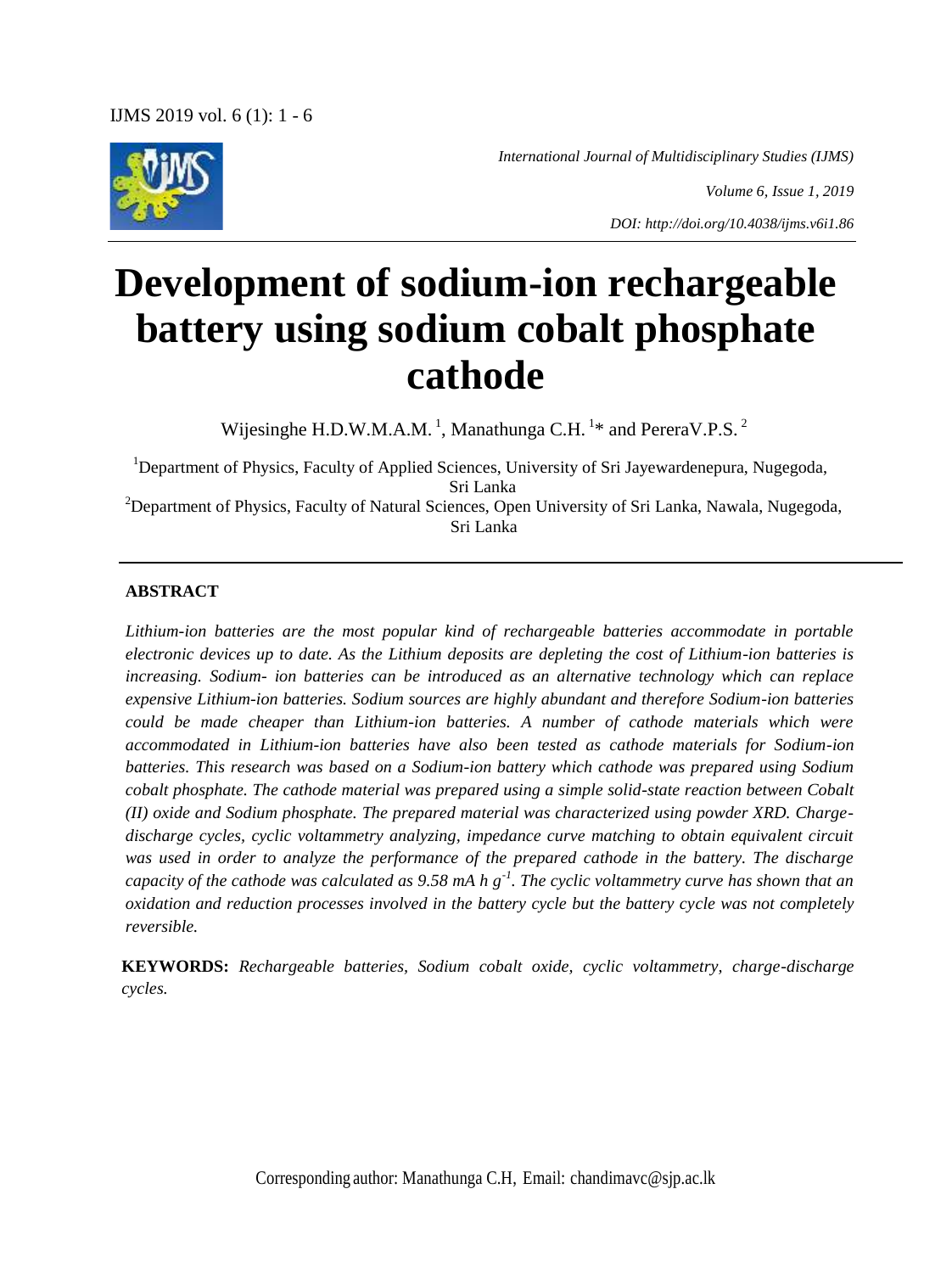# **1. INTRODUCTION**

As the development of portable electronic devices increased rapidly the rechargeable battery technology developed vastly.. Lithium-ion (LIB) battery was the pinnacle of the rechargeable batteries up to this date (Nitta et al., 2015).

However, limited availability of Lithium deposits makes the cost of these batteries increasing and an alternative solution must be brought to light. In this case, Sodium-ion batteries (SIB) are among the perspective candidates to replace LIBs in the near future (Hwang et al., 2017). High abundance of Sodium deposits is a huge advantage in cost cutting through the process of presenting SIBs to the market.

The primary objective of the present study was to prepare a cathode for Sodium-ion batteries using Sodium cobalt phosphate and explore its capacity and recharge ability. The preparation of the active material was driven through a solid-state reaction between cobalt oxide and sodium phosphate.

#### **Background for the study**

The lithium-ion battery was a radical invention that made the dream of a long living rechargeable battery a reality. Lithium-ion batteries are originally developed as a high energy power source for electronic devices limited to 100 W h (Nitta et al., 2015). They were typically limited as a single battery pack. Cobalt/nickel-based materials with layered structures are typically used as positive electrodes for high energy but small sized batteries (De Silva et al., 2014). A number of cathode material

groups were tested and employed for Lithium-ion batteries. Intercalation cathode materials such as metal chalcogenides, transition metal oxides, Polyanion compounds are among them (Nitta et al., 2015).

The major disadvantage of Lithium-ion batteries is the high cost. The reason behind this is that the Lithium deposits are rare and they are getting depleted. Sodium ion batteries have been attracting more and more researchers meanwhile due to the fact that the high abundance of sodium reduces the cost (Zhao et al., 2016). Although research interest about Sodium-ion batteries are

relatively younger than the other battery technologies, it has a great potential because of its low cost (De Silva et al., 2014).

Electrode performance of layered sodium transition metal oxides, which was originally studied as positive electrode materials for Sodium batteries in the 1980s, has been significantly improved by the latest battery technology developed in the Lithium-ion battery system during the past three decades (Kubota et al., 2014). Not only oxides but also phosphates of transition metals are considered as high energy storing cathode materials for sodium ion batteries. Phosphate framework materials consist of a number of varieties that are versatile and flexible structure and with good electrochemical performance. These phosphate varieties include phosphates, pyrophosphates, mixed anions, and diverse optional redox centers (Fe, V, Mn, Ni, Co). From the viewpoint of electrochemistry, most of the reactions are attributed to phase transition mechanism, and some belong to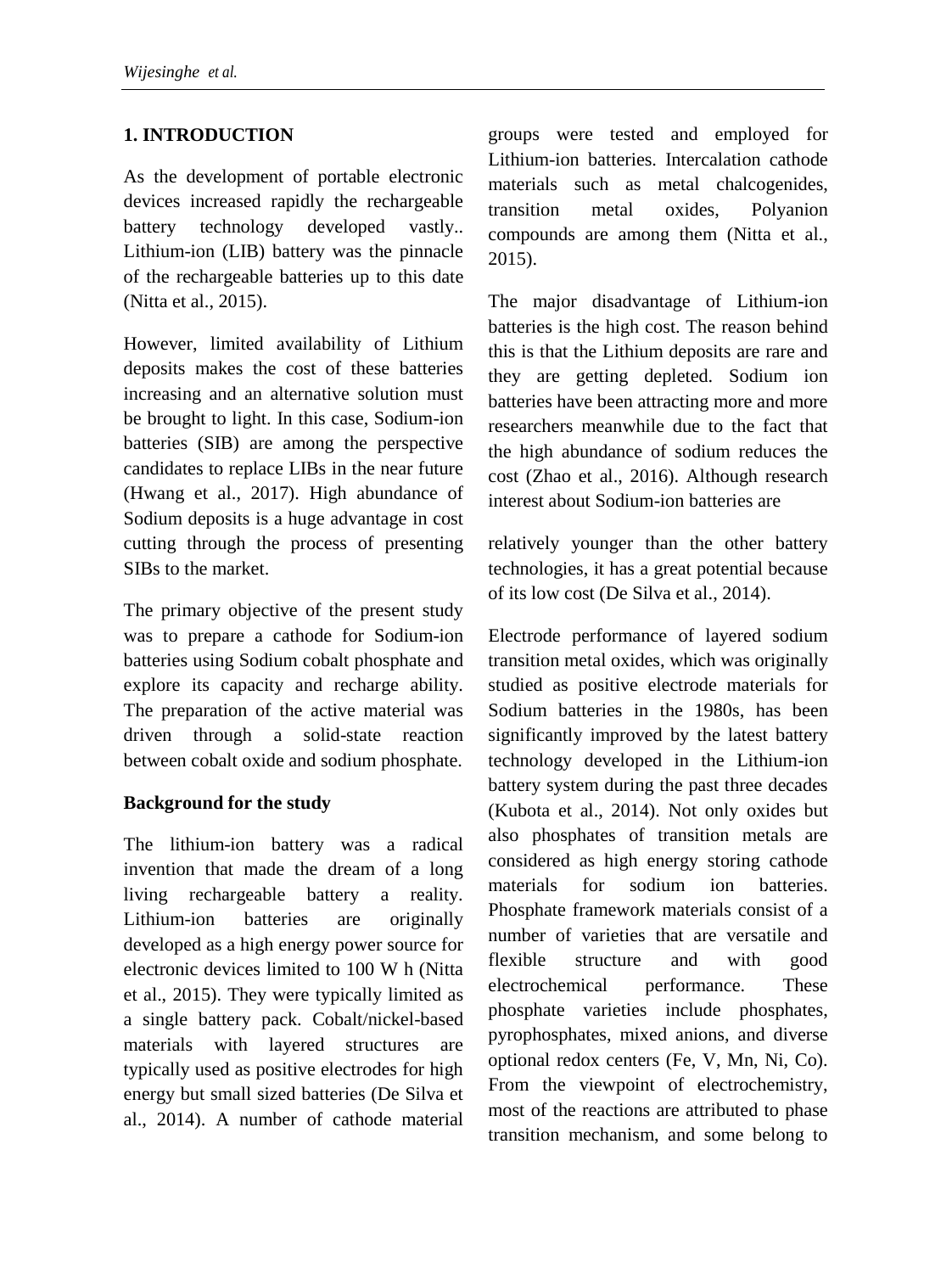solid solution, surface or interface charging (Fang et al., 2017).

Cobalt is a transition metal which has two main oxidation states (+II and +III). Sodium cobalt oxides were employed as a cathode material since the early 1980 s (Su et al., 2016) for rechargeable batteries. Most of the previously known methods in synthesizing were based on solution combustion techniques (Gond et al., 2017) other than solid-state reactions. But there is no much work done on Sodium Cobalt phosphate as the cathode material of sodium ion batteries.

# **2. MATERIALS AND METHODS**

#### **Fabrication of Cathode Material**

Cathode material was synthesized using a simple method. As the first step Cobalt (II) oxide and Sodium phosphate was taken in 1:1 mole ratio and grinded using a mortar and pestle until a homogeneous powder was formed. This mixture was loaded into a crucible and calcinated at around 800 0C in a muffle furnace for one-hour. Then the sample was grinded again and calcinated for another half an hour at the same temperature. This process was carried out for three times.

#### **Material Characterisation**

X-ray diffraction (XRD) characterization was performed on the resulting powder with Regaku Ultima VI, X-ray Diffractometer using Cu Kα ( $λ=$ 

1542 Å) radiation to analyze the structure of the sample.

#### **Cell Fabrication**

The active material, activated carbon and Polyvinylidene Fluoride (PVDF) were mixed in the ratios of 18:1:1 mass ratio. The prepared slurry was pasted on an Aluminium foil and dried on a hot plate at about 100 0C in order to prepare the cathode using the doctor blade method (Alahakoon et al., 2017). Metallic Sodium pressed onto Copper plate was used as the anode. The electrolyte was prepared using 1 mol dm-3, NaClO4 (sodium perchlorate). Dissolved in propylene carbonate and cellulose separator in between the electrodes was soaked with the electrolyte. Cell was fabricated in an Argon gas filled glove box.

# **Cell Testing**

Charge discharge, cyclic voltametric cycles and impedance analyzing measurements were monitored and taken using the Autolab FRA 32 Galvanostat/Potentiostat. Here 0.5 mA current was used to charge as well as to discharge the cell. Cyclic voltammetric analysis was done using 0.05 V s-1 scan rate.

Impedance spectroscopic measurements were obtained by using Autolab FRA 32 in the frequency range of 1.0 MHz to 10.0 mHz. Obtained data was used to find the impedance of cathode material and to construct equivalent circuit matching with the impedance data. These operations were performed using Nova 2.1 software.

#### **3. RESULTS & DISCUSSION**

The peaks in the XRD pattern (Figure 1) matches with the reported literature of NaCoPO4 (Gond et al., 2017, Senthilkumar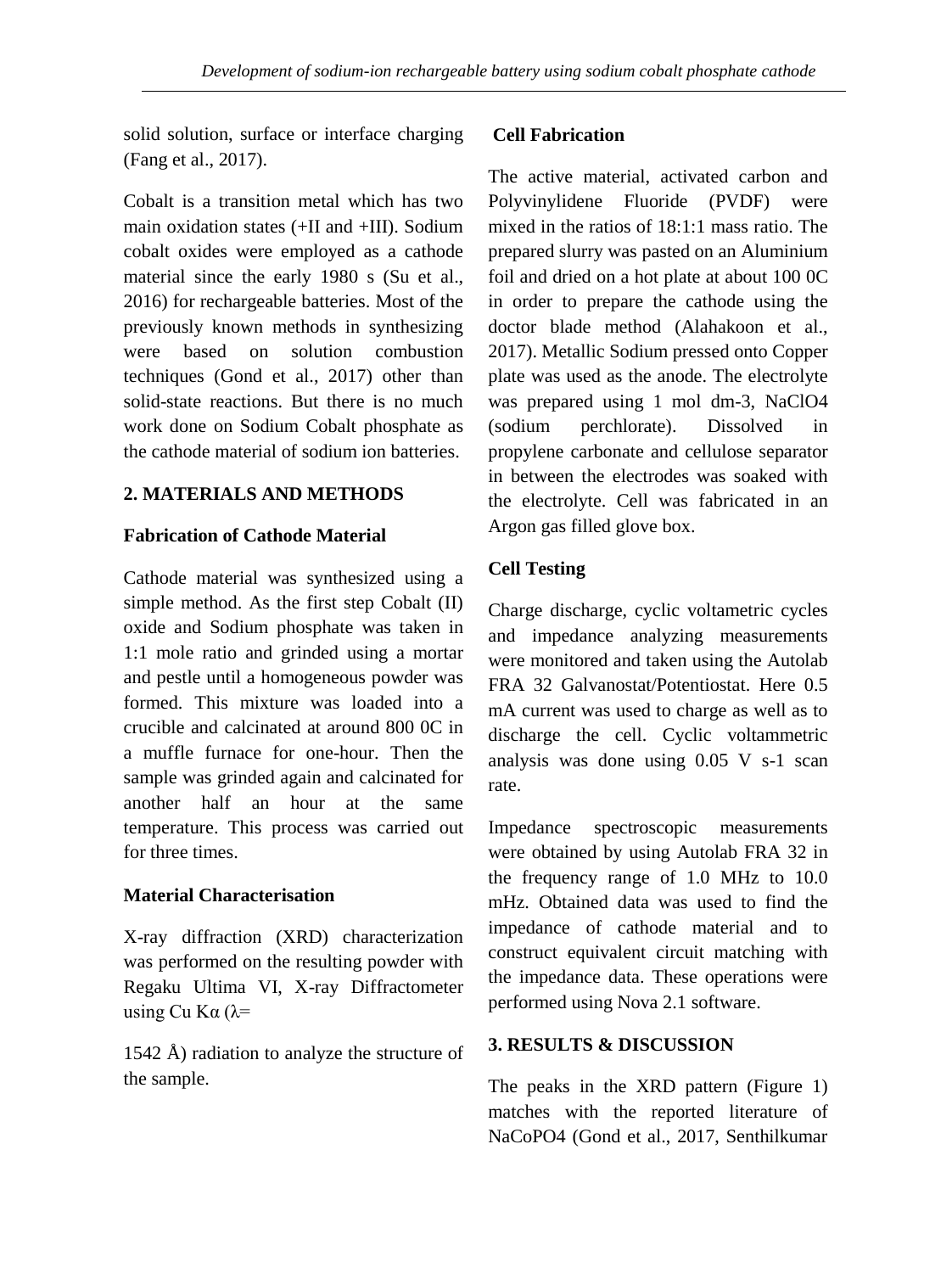et al., 2014). Therefore, the solid-state reaction of cobalt oxide and sodium phosphate supposed to produce the active material. The d values (in angstrom) and  $2\theta$ (in degrees.) values related to Peaks were [1] d=4.275/2θ =20.76 [2] d=2.862/2θ=31.226 [3]  $d=2.6145/2\theta=34.269$  [4] d=2.4405/2 $\theta$ =36.80 [5] d=1.5573/2 $\theta$ =59.29  $d=1.4647/2\theta=63.445$  [7] d=1.4299/2 $\theta$ =65.19 [8] d=1.3956/2 $\theta$ =67.00 [9]  $d=1.284/2\theta=73.7$ .

Voltage variation with time during charging the cell is shown in figure 2. Cell charging was done with a current of 0.5 mA. The charging cycle reaches about 1.9 V initially and then it stabilized at about 1.6 V with the time. A small drop in the voltage of the battery could be seen after that, however, the voltage did not drop further below 1.5 V during the charging cycle.



**Figure 1**: Obtained powder XRD pattern for the prepared cathode material



**Figure 2**: The typical charging cycle of cell

The typical discharging curve has shown a steep fall from 1.6 V to about 0.1 V within few seconds (Figure 3). After that, it maintained that particular voltage for about 4334 seconds before it is fully discharged to zero volts. Discharging curve pattern hints about Oxidation/reduction reaction. The discharging capacity was calculated to be as 9.58 mA h g-1.



**Figure 3**: The typical discharging cycle of cell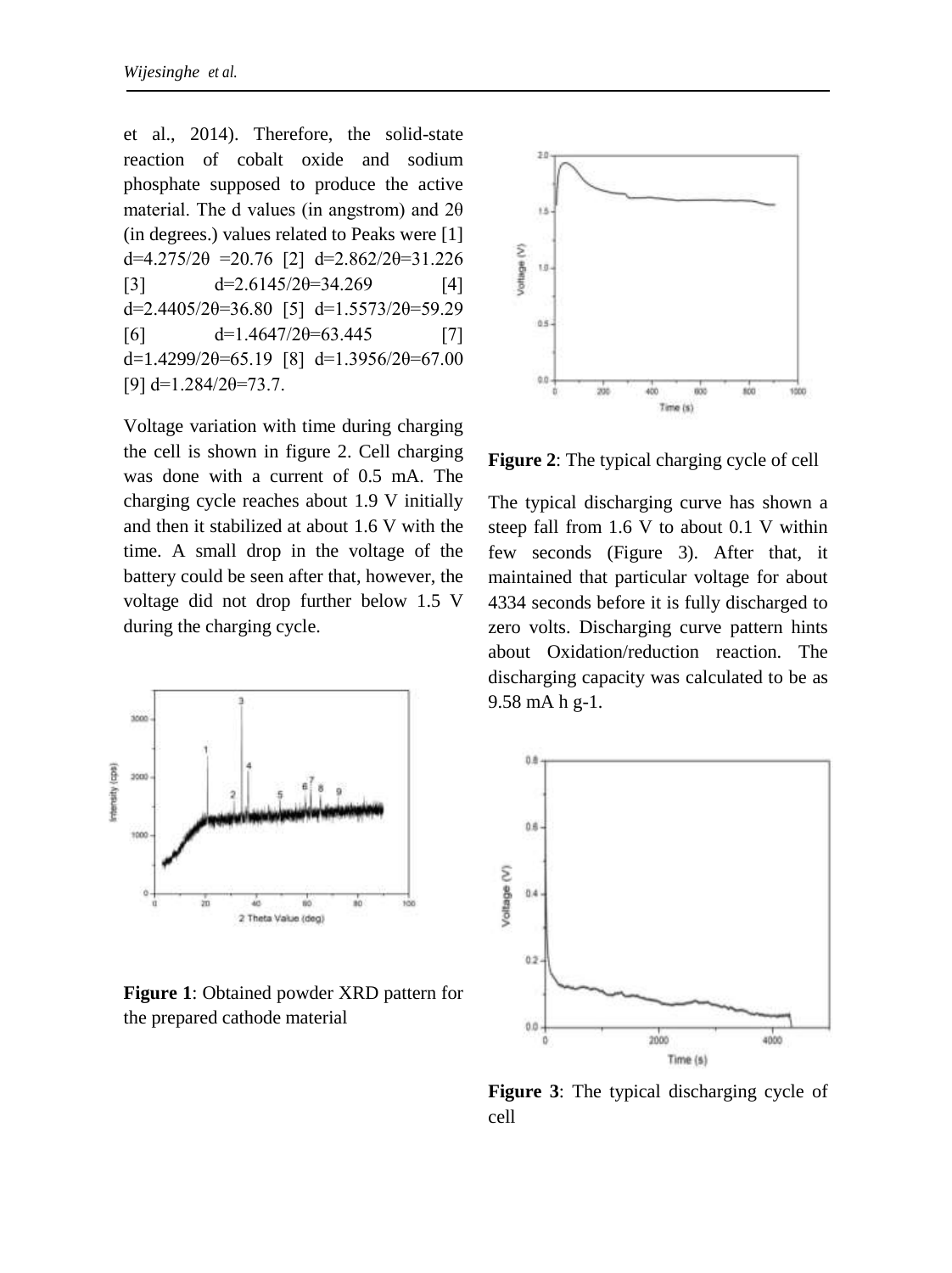Oxidation and reduction peaks depicted at - 1.75 V and 0.5 V respectively in the cyclic voltametric measurements of the cell (Figure 4). The reduction peak height is less than the oxidation peak which indicates that the charge cycle is irreversible.



**Figure 4**: The cyclic voltammetry graph of the prepared cell.



**Figure 5:** Nyquist plot of the battery

Figure 5 shows the Nyquist plot of the fabricated battery drawn using the Impedance spectroscopic measurements. The equivalent circuit matching with the impedance data is presented in the insertion. These data provide the presence of two interfaces probably the interface between the cathode and anode with the electrolyte. The smaller semicircle at the high-frequency end represents the interface of the electrolyte with sodium anode and a larger semicircle at low-frequency end represents the interface between the electrolyte and the cathode. The Warburg impedance indicated the ionic



conductivity of the electrolyte.

**Figure 6**: The equitant circuit for the battery

The equivalent circuit of the cell is given in Figure 6. It is indicating the charge transfer resistances and impedance of constant phase elements.

#### 4. CONCLUSION/FURTHER WORK

Sodium cobalt phosphate was successfully synthesized using Cobalt (II) oxide and Sodium phosphate in a solid-state reaction. The XRD data confirmed the synthesis of active material used to fabricate the cell. The calculated discharge capacity of the cell was 9.58 mA h g-1. It is evident from the cyclic Volta monograph that the charge cycle is not reversible. Therefore, it was difficult to